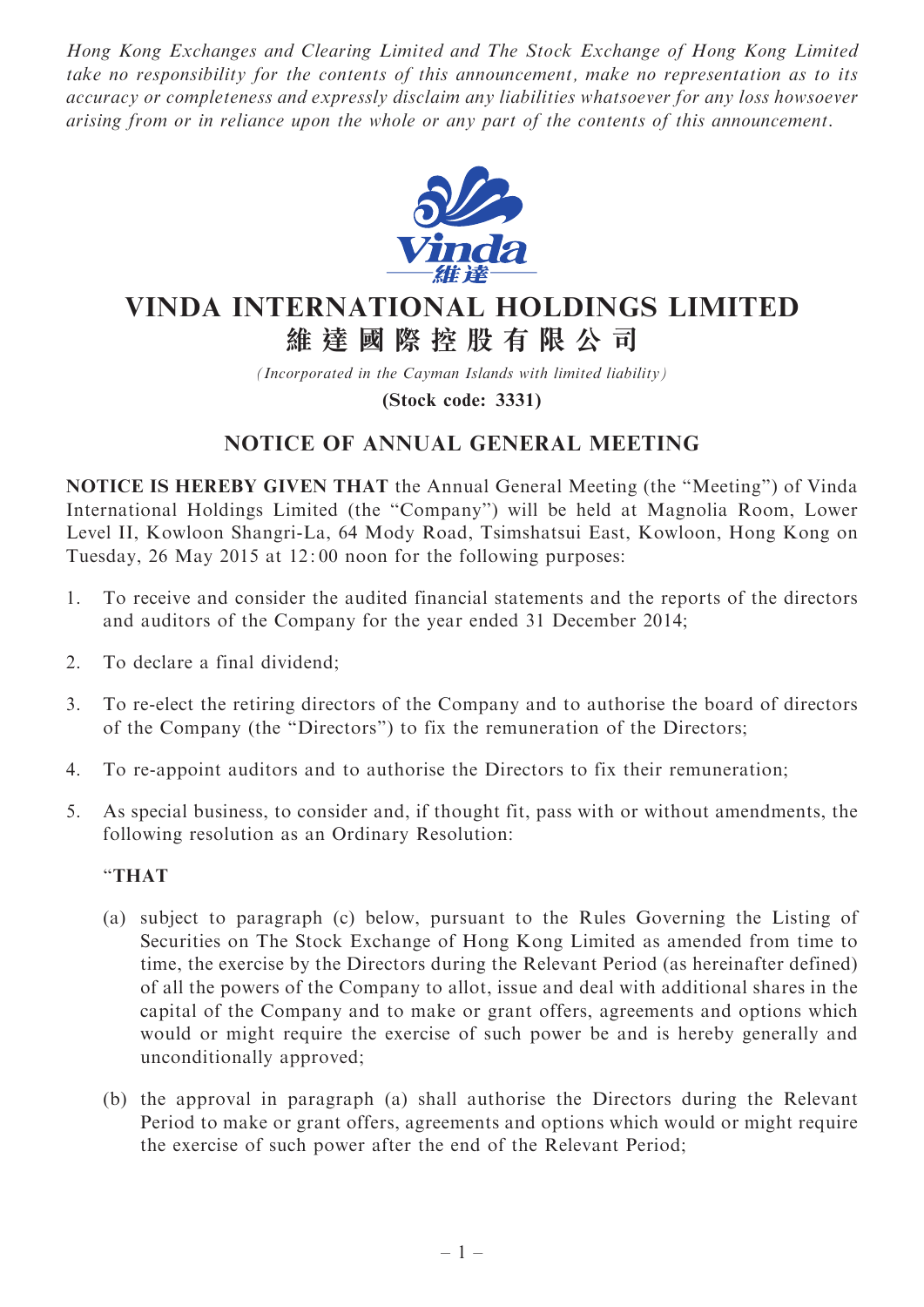- (c) the aggregate nominal amount of share capital allotted or agreed conditionally or unconditionally to be allotted (whether pursuant to an option or otherwise) by the Directors pursuant to the approval in paragraph (a) above, otherwise than pursuant to (i) a Rights Issue (as hereinafter defined) or (ii) an issue of shares upon the exercise of the subscription rights under any option scheme or similar arrangement for the time being adopted for the grant or issue to officers and/or employees of the Company and/or any of its subsidiaries of shares or rights to acquire shares of the Company or (iii) the exercise of rights of subscription or conversion under the terms of any warrants issued by the Company or any securities which are convertible into shares of the Company or (iv) any script dividend or similar arrangement providing for the allotment of shares in lieu of the whole or part of a dividend on shares of the Company pursuant to the Articles of Association of the Company from time to time, shall not exceed 20 per cent. of the aggregate nominal amount of the share capital of the Company in issue as at the date of passing this Resolution and the said approval shall be limited accordingly; and
- (d) for the purpose of this Resolution:

''Relevant Period'' means the period from the passing of this Resolution until whichever is the earliest of:

- (i) the conclusion of the next annual general meeting of the Company;
- (ii) the expiration of the period within which the next annual general meeting of the Company is required by the Articles of Association of the Company or by any applicable laws to be held; or
- (iii) the passing of an ordinary resolution by shareholders of the Company in general meeting revoking or varying the authority given to the Directors by this Resolution; and

''Rights Issue'' means an offer of shares open for a period fixed by the Directors to holders of shares whose names appear on the register of members of the Company on a fixed record date in proportion to their then holdings of such shares (subject to such exclusion or other arrangements as the Directors may deem necessary or expedient in relation to fractional entitlements or having regard to any restrictions or obligations under the laws of, or the requirements of any recognized regulatory body or any stock exchange in, any territory applicable to the Company).''

6. As special business, to consider and, if thought fit, pass with or without amendments, the following resolution as an Ordinary Resolution:

## ''THAT

(a) subject to paragraph (b) below, the exercise by the Directors during the Relevant Period (as hereinafter defined) of all powers of the Company to repurchase securities of the Company on The Stock Exchange of Hong Kong Limited or on any other stock exchange on which the securities of the Company may be listed and is recognised by the Securities and Futures Commission and The Stock Exchange of Hong Kong Limited for this purpose, subject to and in accordance with all applicable laws and/or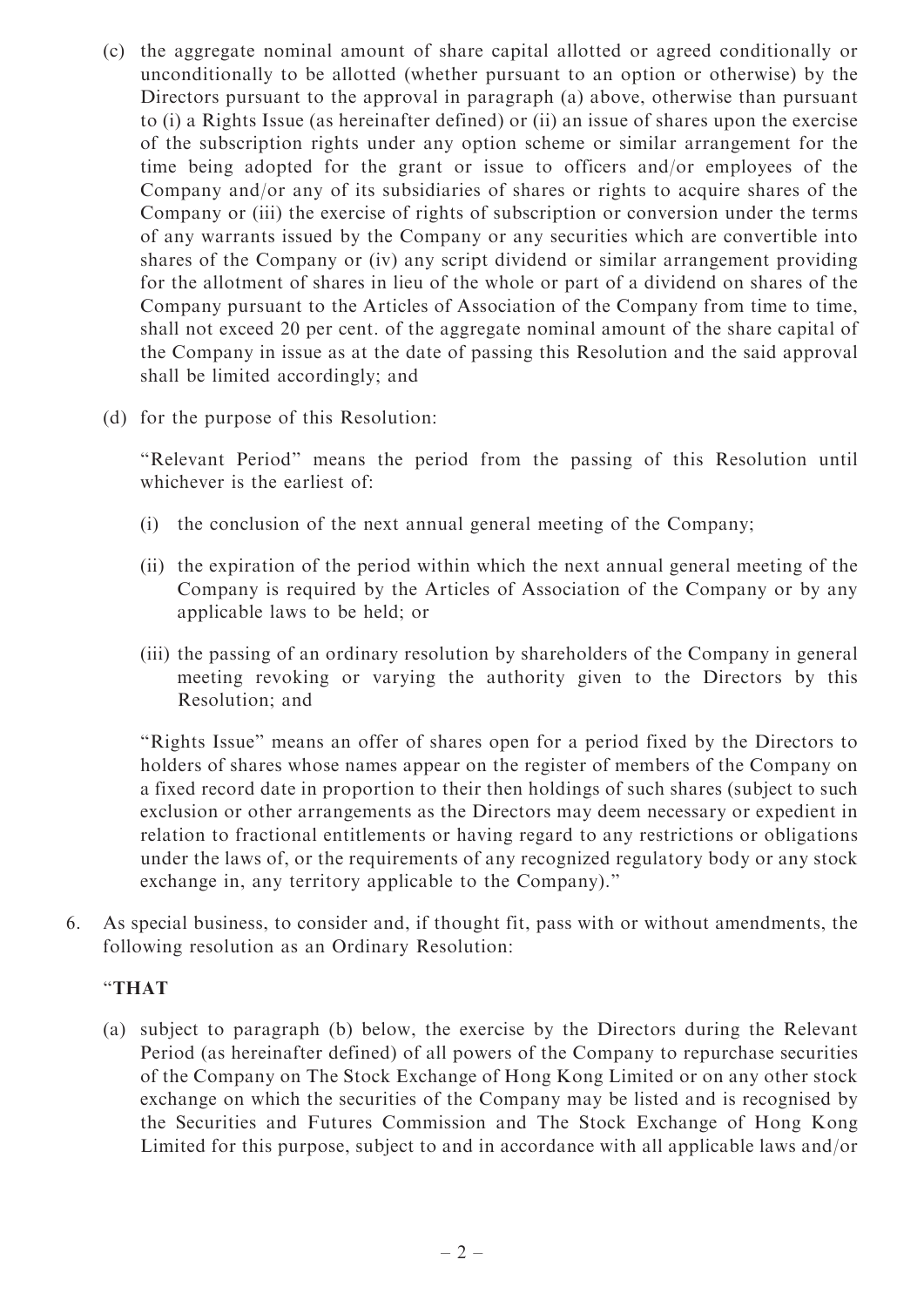the requirements of the Rules Governing the Listing of Securities on The Stock Exchange of Hong Kong Limited or of any other stock exchange as amended from time to time, be and is hereby generally and unconditionally approved;

- (b) the aggregate nominal amount of securities of the Company repurchased by the Company pursuant to paragraph (a) above during the Relevant Period shall not exceed 10 per cent. of the aggregate nominal amount of the share capital of the Company in issue as at the date of passing this Resolution and the authority pursuant to paragraph (a) above shall be limited accordingly; and
- (c) for the purpose of this Resolution, ''Relevant Period'' means the period from the passing of this Resolution until whichever is the earliest of:
	- (i) the conclusion of the next annual general meeting of the Company;
	- (ii) the expiration of the period within which the next annual general meeting of the Company is required the Articles of Association of the Company or by any applicable laws to be held; or
	- (iii) the passing of an ordinary resolution by shareholders of the Company in general meeting revoking or varying the authority given to the Directors by this Resolution.''
- 7. As special business, to consider and, if thought fit, pass with or without amendments the following resolution as an Ordinary Resolution:

''THAT power be given to the Directors to add the number of shares purchased by the Company pursuant to the general mandate referred to in Resolution 6 set out in this notice to the 20 per cent. general mandate to issue new shares referred to in Resolution 5 set out in this notice.''

8. To transact any other business.

By Order of the Board TAN Yi Yi Company Secretary

## Hong Kong, 5 March 2015

Notes:

- 1. A member entitled to attend and vote at the Meeting is entitled to appoint one or more proxies to attend and, on a poll, vote on his/her behalf. A proxy need not be a member of the Company.
- 2. To be valid, a form of proxy and the power of attorney or other authority (if any) under which it is signed or a notarially certified copy of such power of attorney or authority, must be deposited with the Hong Kong branch share registrar of the Company, Computershare Hong Kong Investor Services Limited, at 17M Floor, Hopewell Centre, 183 Queen's Road East, Wanchai, Hong Kong not less than 48 hours before the time appointed for holding the Meeting or any adjourned Meeting.
- 3. The register of members of the Company will be closed from 20 May 2015 to 26 May 2015, both dates inclusive, during which period no transfer of shares will be registered in order to ascertain shareholders' eligibility to attend and vote at the Meeting, all transfers documents accompanied by the relevant share